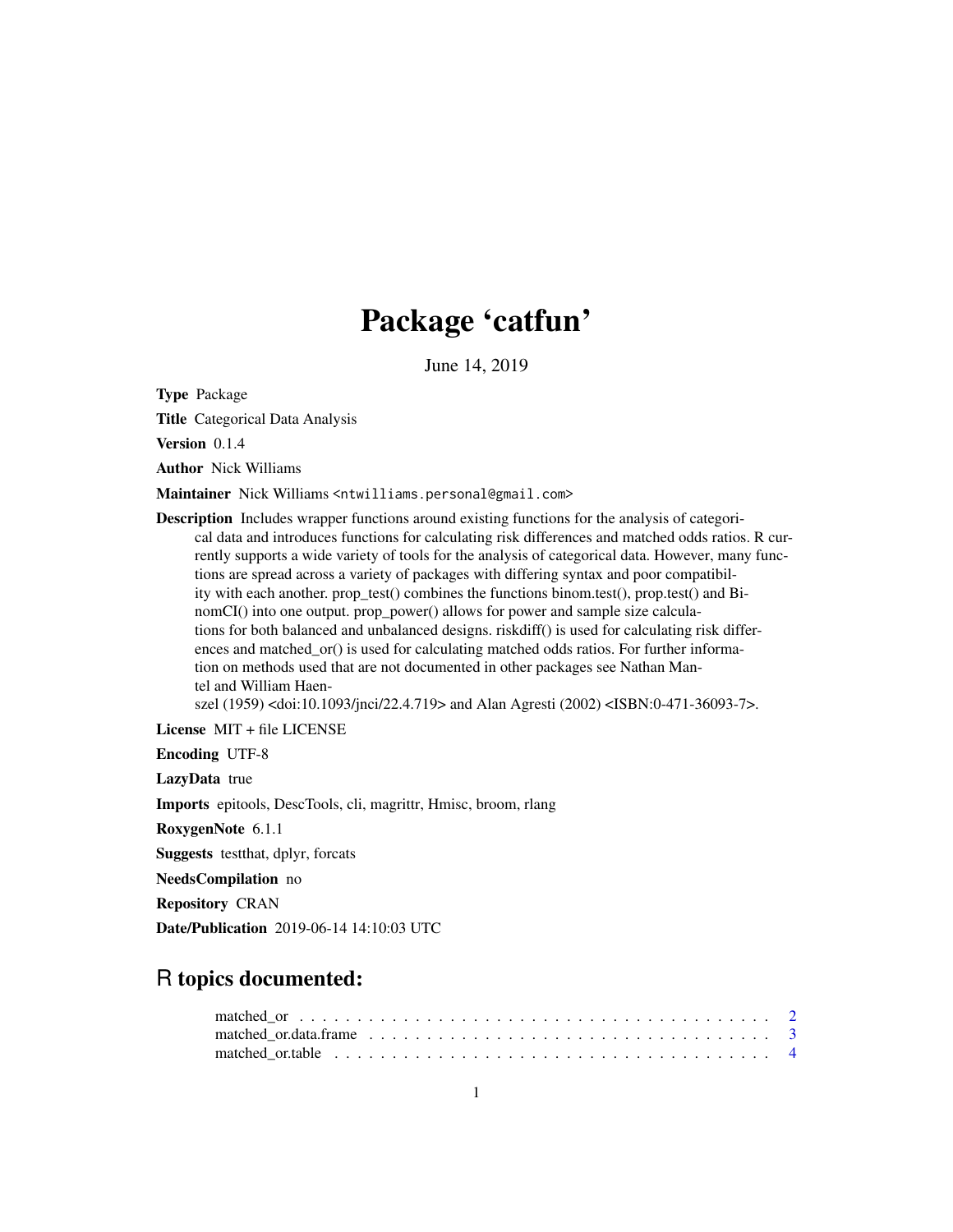# <span id="page-1-0"></span>2 matched\_or

| Index | 20 |
|-------|----|
|       |    |
|       |    |
|       |    |
|       |    |
|       |    |
|       |    |
|       |    |
|       |    |
|       |    |
|       |    |
|       |    |
|       |    |
|       |    |
|       |    |

matched\_or *Matched pairs odds ratio and confidence interval*

# Description

Create odds ratio and confidence interval from matched pairs data.

### Usage

matched\_or(df, ...)

# Arguments

| df       | a data frame with binary variables x and y or a 2 x 2 frequency table/matrix. If a<br>table or matrix, x and y must be NULL. Used to select method. |
|----------|-----------------------------------------------------------------------------------------------------------------------------------------------------|
| $\cdots$ | further arguments passed to or from other methods.                                                                                                  |

# Details

The matched pairs odds ratio and confidence interval is the equivalent of calculating a Cochran-Mantel-Haenszel odds ratio where each pair is treated as a stratum.

# Value

a list with class "matched\_or" with the following components:

| tab        | 2x2 table using for calculating risk difference                                                  |
|------------|--------------------------------------------------------------------------------------------------|
| ٥r         | data frame with columns corresponding to matched-pairs OR, lower bound, and<br>upper bound of CI |
| conf.level | specified confidence level                                                                       |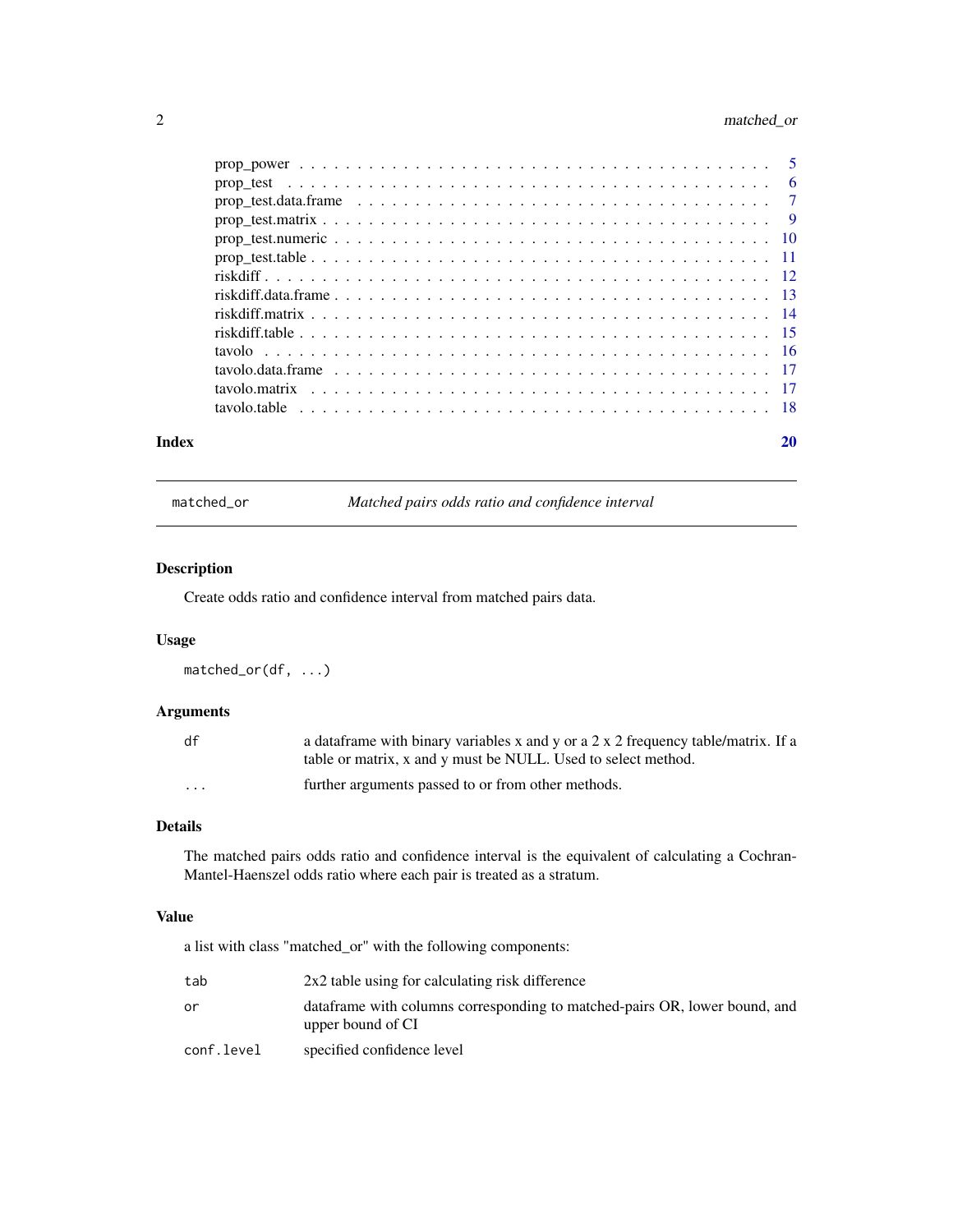# <span id="page-2-0"></span>matched\_or.data.frame 3

#### Examples

```
set.seed(1)
gene \leq data.frame(pair = seq(1:35),
                  ulcer = rbinom(35, 1, .7),
                  healthy = rbinom(35, 1, .4)
```

```
matched_or(gene, ulcer, healthy)
```
matched\_or.data.frame *Matched pairs odds ratio from a data frame*

# Description

Create odds ratio and confidence interval from matched pairs data.

# Usage

```
## S3 method for class 'data.frame'
matched_or(df, x, y, weight = NULL, alpha = 0.05,
 rev = c("neither", "rows", "columns", "both"), ...)
```
# Arguments

| df           | a data frame with binary variables x and y.                                                 |
|--------------|---------------------------------------------------------------------------------------------|
| $\mathsf{x}$ | binary vector, used as rows for frequency table and calculations.                           |
| <b>V</b>     | binary vector, used as columns for frequency table and calculations.                        |
| weight       | an optional vector of count weights.                                                        |
| alpha        | level of significance for confidence interval.                                              |
| rev          | reverse order of cells. Options are "row", "columns", "both", and "neither" (de-<br>fault). |
| $\ddots$ .   | further arguments passed to or from other methods.                                          |

#### Value

a list with class "matched\_or" with the following components:

| tab        | 2x2 table using for calculating risk difference                                                  |
|------------|--------------------------------------------------------------------------------------------------|
| ٥r         | data frame with columns corresponding to matched-pairs OR, lower bound, and<br>upper bound of CI |
| conf.level | specified confidence level                                                                       |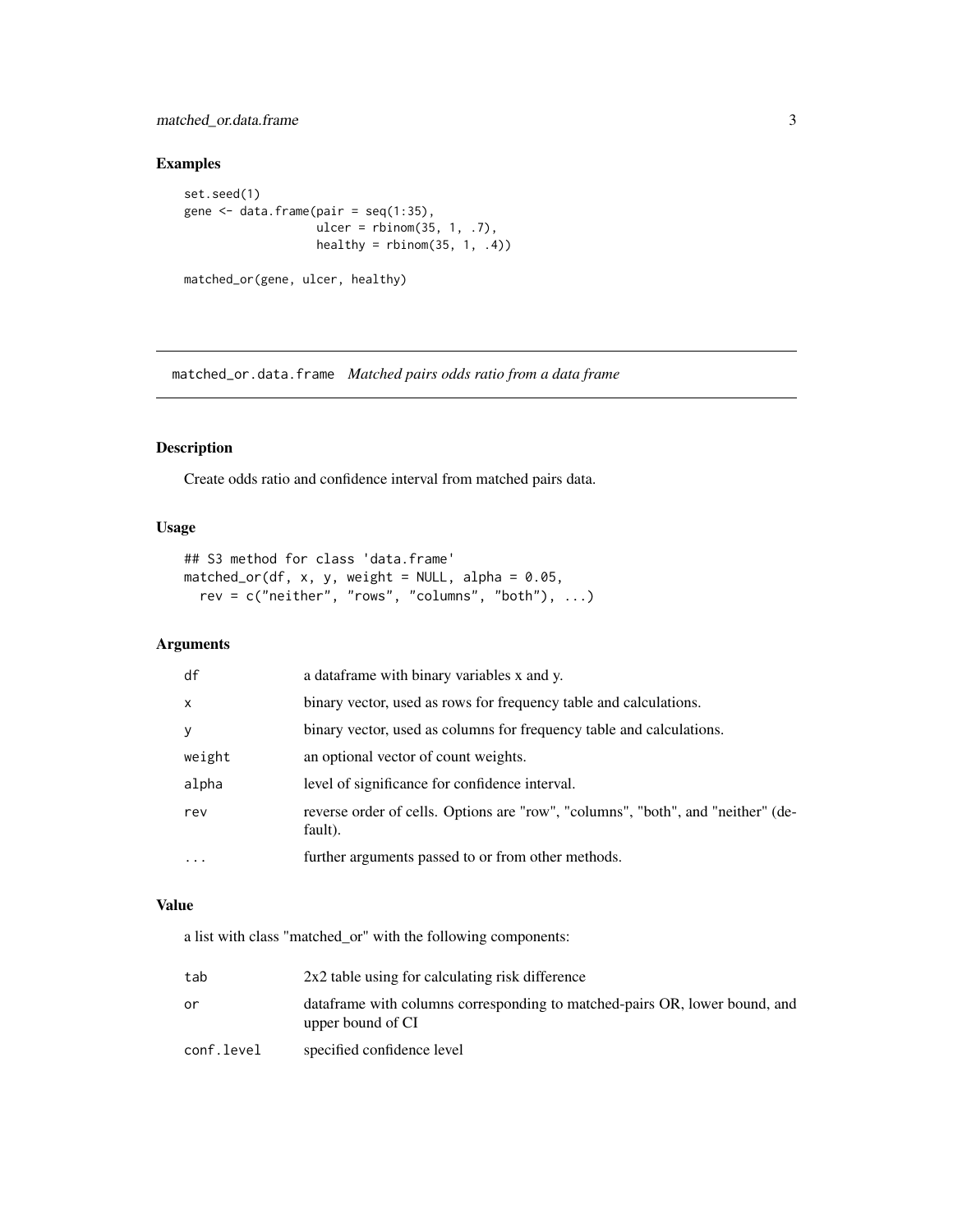```
gene \leq data.frame(pair = seq(1:35),
                  ulcer = rbinom(35, 1, .7),
                  healthy = rbinom(35, 1, .4)
```

```
matched_or(gene, ulcer, healthy)
```
matched\_or.table *Matched pairs odds ratio from a table*

#### Description

Create odds ratio and confidence interval from matched pairs data.

#### Usage

```
## S3 method for class 'table'
matched_or(df, alpha = 0.05, rev = c("neither", "rows",
  "columns", "both"), \dots)
```
# Arguments

| df                      | a data frame with binary variables x and y or a $2 \times 2$ frequency table/matrix.        |
|-------------------------|---------------------------------------------------------------------------------------------|
| alpha                   | level of significance for confidence interval.                                              |
| rev                     | reverse order of cells. Options are "row", "columns", "both", and "neither" (de-<br>fault). |
| $\cdot$ $\cdot$ $\cdot$ | further arguments passed to or from other methods.                                          |

# Value

a list with class "matched\_or" with the following components:

| tab        | 2x2 table using for calculating risk difference                                                  |
|------------|--------------------------------------------------------------------------------------------------|
| or         | data frame with columns corresponding to matched-pairs OR, lower bound, and<br>upper bound of CI |
| conf.level | specified confidence level                                                                       |

### Examples

```
gene \leq data.frame(pair = seq(1:35),
                   ulcer = rbinom(35, 1, .7),
                   healthy = rbinom(35, 1, .4)gene_tab <- xtabs(\sim ulcer + healthy, data = gene)
gene_tab %>% matched_or()
```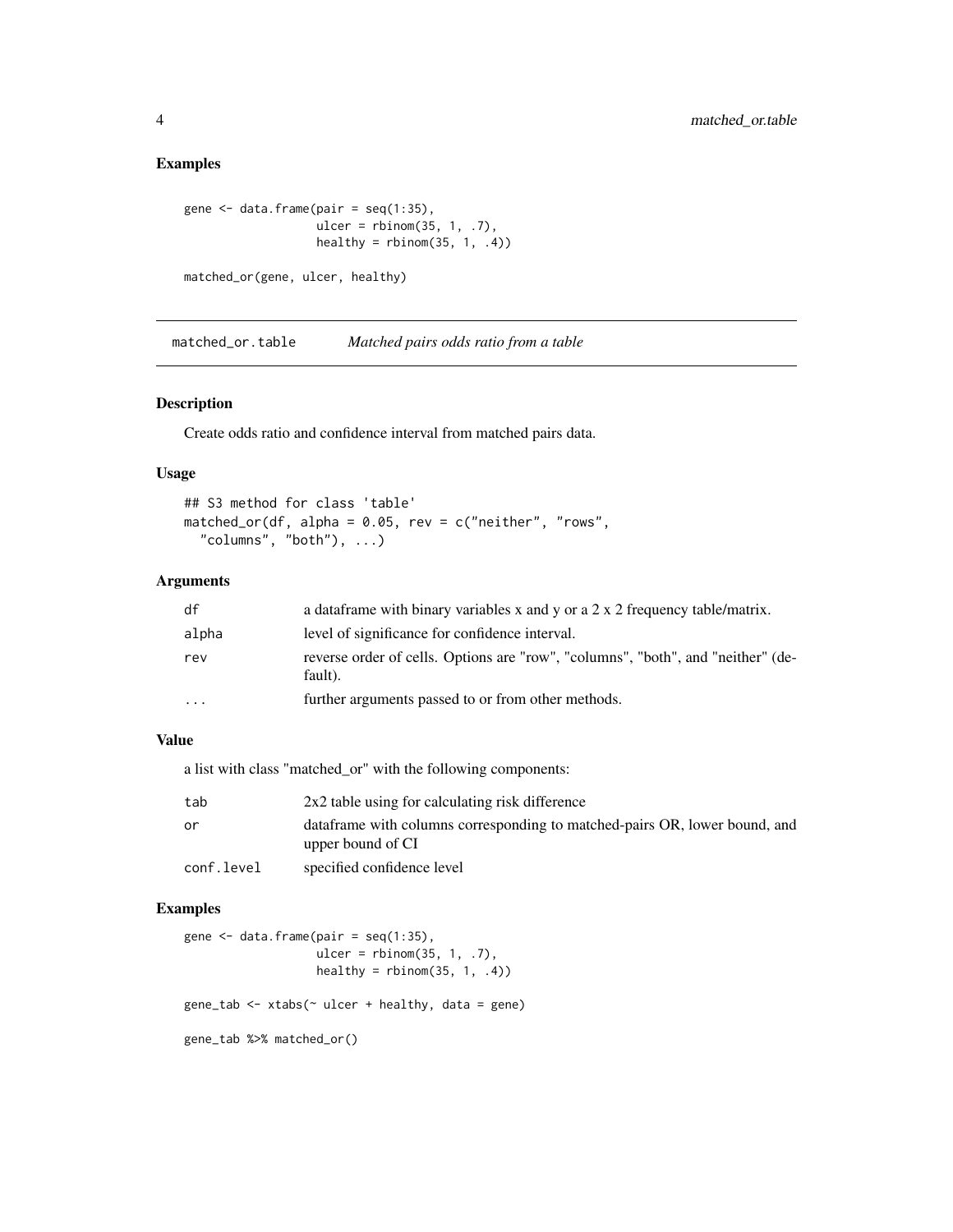<span id="page-4-0"></span>

### Description

Calculate power and sample size for comparison of 2 proportions for both balanced and unbalanced designs.

# Usage

```
prop\_power(n, n1, n2, p1, p2, fraction = 0.5, alpha = 0.05,power = NULL, alternative = c("two.sided", "one.sided"), odds.ratio,
 percent.reduction, ...)
```
# Arguments

| n                 | total sample size.                                  |  |  |  |  |
|-------------------|-----------------------------------------------------|--|--|--|--|
| n1                | sample size in group 1.                             |  |  |  |  |
| n2                | sample size in group 2.                             |  |  |  |  |
| p1                | group 1 proportion.                                 |  |  |  |  |
| p <sub>2</sub>    | group 2 proportion.                                 |  |  |  |  |
| fraction          | fraction of total observations that are in group 1. |  |  |  |  |
| alpha             | significance level/type 1 error rate.               |  |  |  |  |
| power             | desired power, between 0 and 1.                     |  |  |  |  |
| alternative       | alternative hypothesis, one- or two-sided test.     |  |  |  |  |
| odds.ratio        | odds ratio comparing p2 to p2.                      |  |  |  |  |
| percent.reduction |                                                     |  |  |  |  |
|                   | percent reduction of p1 to p2.                      |  |  |  |  |
|                   | further arguments passed to or from other methods.  |  |  |  |  |

#### Details

Power calculations are done using the methods described in 'stats::power.prop.test', 'Hmisc::bsamsize', and 'Hmisc::bpower'.

# Value

a list with class "prop\_power" containing the following components:

| n              | the total sample size       |
|----------------|-----------------------------|
| n1             | the sample size in group 1  |
| n2             | the sample size in group 2  |
| p1             | the proportion in group 1   |
| p <sub>2</sub> | the proportion in group 2   |
| power          | calculated or desired power |
| sig.level      | level of significance       |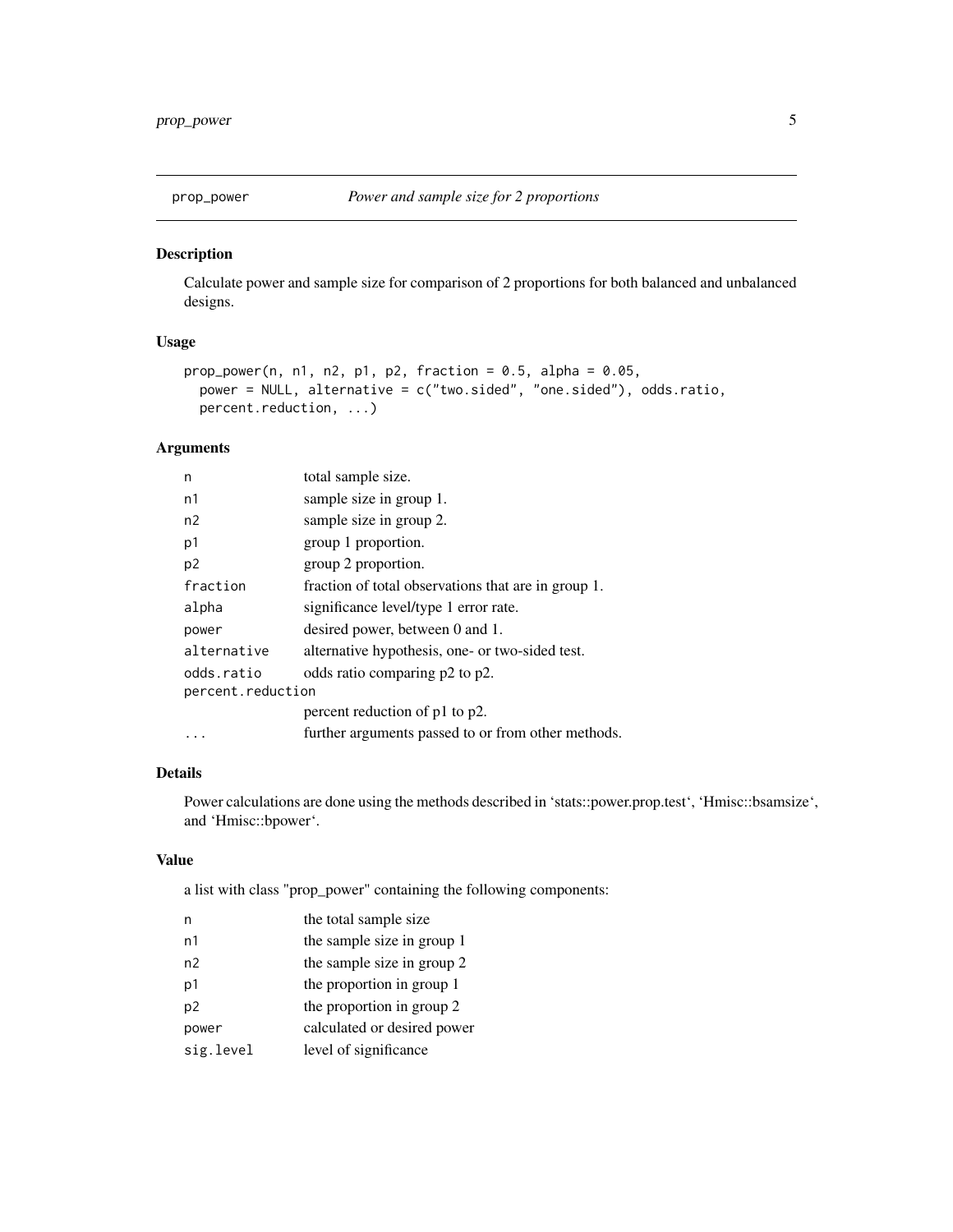#### See Also

[stats::power.prop.test], [Hmisc::bsamsize], [Hmisc:bpower]

#### Examples

```
prop_power(n = 220, p1 = 0.35, p2 = 0.2)
prop\_power(p1 = 0.35, p2 = 0.2, fraction = 2/3, power = 0.85)prop\_power(p1 = 0.35, n = 220, percent. reduction = 42.857)prop_power(p1 = 0.35, n = 220, odds.ratio = 0.4642857)
```
prop\_test *Tests for equality of proportions*

#### Description

Conduct 1-sample tests of proportions and tests for equality of k proportions.

#### Usage

 $prop\_test(x, \ldots)$ 

#### Arguments

| X        | a vector of counts, a one-dimensional table with two entries, or a two-dimensional |
|----------|------------------------------------------------------------------------------------|
|          | table with 2 columns. Used to select method.                                       |
| $\cdots$ | further arguments passed to or from other methods.                                 |

#### Details

Calculations are done using the methods described in 'stats::binom.test()' and 'stats::prop.test()'

#### Value

a list with class "prop\_test" containing the following components:

| p-value corresponding to chi-squared test statistic   |
|-------------------------------------------------------|
|                                                       |
| the method used to calculate the confidence interval  |
| confidence interval calculated using specified method |
|                                                       |
|                                                       |
|                                                       |

<span id="page-5-0"></span>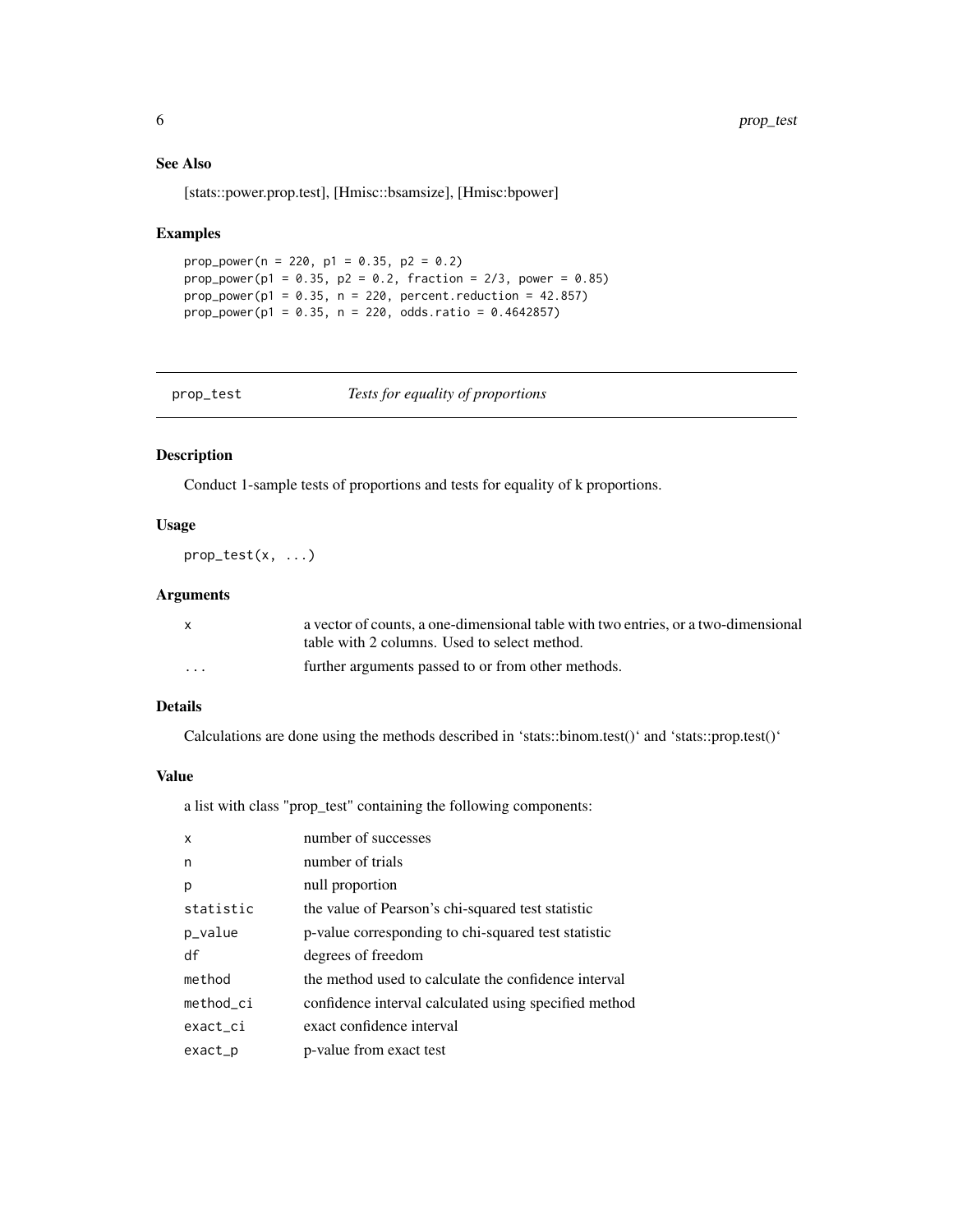# <span id="page-6-0"></span>prop\_test.data.frame 7

#### See Also

[stats::binom.test()], [stats::prop.test()]

#### Examples

```
prop_test(7, 50, method = "wald", p = 0.2)
prop\_test(7, 50, method = "wald", p = 0.2, exact = TRUE)prop_test(c(23, 24), c(50, 55))
vietnam <- data.frame(
   service = c(rep("yes", 2), rep("no", 2)),
   sleep = c(rep(c("yes", "no"), 2)),count = c(173, 160, 599, 851)
\lambdasleep <- xtabs(count ~ service + sleep, data = vietnam)
prop_test(sleep)
prop_test(vietnam, service, sleep, count)
```
prop\_test.data.frame *Tests for equality of proportions*

#### Description

Conduct 1-sample tests of proportions and tests for equality of k proportions.

#### Usage

```
## S3 method for class 'data.frame'
prop\_test(x, pred, out, weight = NULL,rev = c("neither", "rows", "columns", "both"), method = c("wald",
  "wilson", "agresti-couli", "jeffreys", "modified wilson", "wilsoncc",
  "modified jeffreys", "clopper-pearson", "arcsine", "logit", "witting",
  "pratt"), alternative = c("two.sided", "less", "greater"),
  conf. level = 0.95, correct = FALSE, exact = FALSE, ...)
```

| x      | a dataframe with categorical variable pred and binary outcome out.                          |
|--------|---------------------------------------------------------------------------------------------|
| pred   | predictor/exposure, vector.                                                                 |
| out    | outcome, vector.                                                                            |
| weight | an optional vector of count weights.                                                        |
| rev    | reverse order of cells. Options are "row", "columns", "both", and "neither" (de-<br>fault). |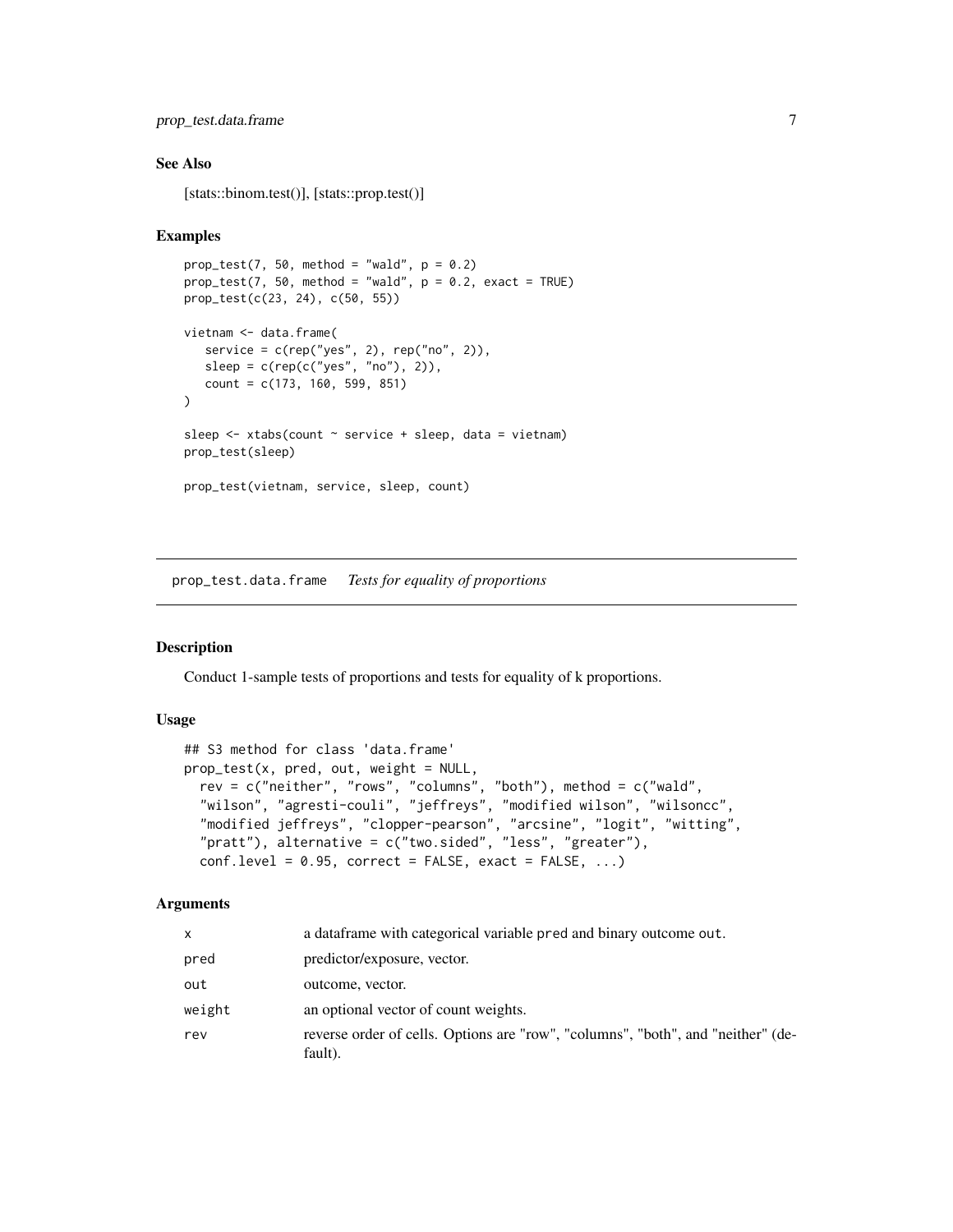| method      | a character string indicating method for calculating confidence interval, default<br>is "wald". Options include, wald, wilson, agresti-couli, jeffreys, modified wil-<br>son, wilsonce modified jeffreys, clopper-pearson, arcsine, logit, witting, and<br>pratt. |
|-------------|-------------------------------------------------------------------------------------------------------------------------------------------------------------------------------------------------------------------------------------------------------------------|
| alternative | character string specifying the alternative hypothesis. Possible options are "two.sided"<br>(default), "greater", or "less".                                                                                                                                      |
| conf.level  | confidence level for confidence interval, default is 0.95.                                                                                                                                                                                                        |
| correct     | a logical indicating whether Yate's continuity correction should be applied.                                                                                                                                                                                      |
| exact       | a logical indicating whether to output exact p-value, ignored if k-sample test.                                                                                                                                                                                   |
| $\cdots$    | further arguments passed to or from other methods.                                                                                                                                                                                                                |
|             |                                                                                                                                                                                                                                                                   |

a list with class "prop\_test" containing the following components:

| X         | number of successes                                   |
|-----------|-------------------------------------------------------|
| n         | number of trials                                      |
| p         | null proportion                                       |
| statistic | the value of Pearson's chi-squared test statistic     |
| p_value   | p-value corresponding to chi-squared test statistic   |
| df        | degrees of freedom                                    |
| method    | the method used to calculate the confidence interval  |
| method ci | confidence interval calculated using specified method |
| exact_ci  | exact confidence interval                             |
| exact_p   | p-value from exact test                               |
|           |                                                       |

# Examples

```
vietnam <- data.frame(
   service = c(rep("yes", 2), rep("no", 2)),
   sleep = c(rep(c("yes", "no"), 2)),count = c(173, 160, 599, 851)
\overline{)}prop_test(vietnam, service, sleep, count)
```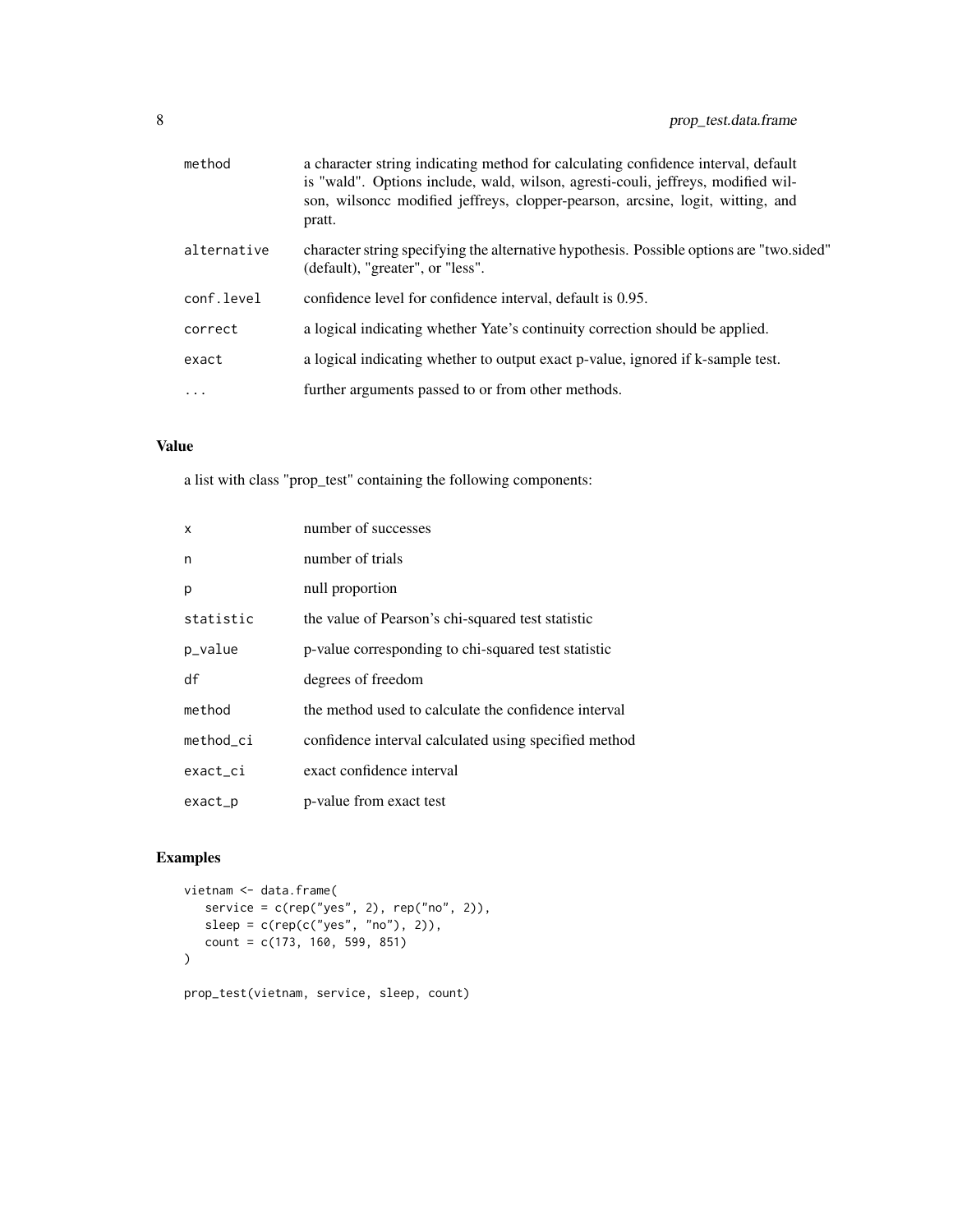<span id="page-8-0"></span>prop\_test.matrix *Tests for equality of proportions*

#### Description

Conduct 1-sample tests of proportions and tests for equality of k proportions.

#### Usage

```
## S3 method for class 'matrix'
prop_test(x, method = c("wald", "wilson",
  "agresti-couli", "jeffreys", "modified wilson", "wilsoncc",
  "modified jeffreys", "clopper-pearson", "arcsine", "logit", "witting",
  "pratt"), alternative = c("two.sided", "less", "greater"),
  conf. level = 0.95, correct = FALSE, exact = FALSE, ...)
```
# Arguments

| $\mathsf{x}$ | a 2 x k matrix.                                                                                                                                                                                                                                                   |
|--------------|-------------------------------------------------------------------------------------------------------------------------------------------------------------------------------------------------------------------------------------------------------------------|
| method       | a character string indicating method for calculating confidence interval, default<br>is "wald". Options include, wald, wilson, agresti-couli, jeffreys, modified wil-<br>son, wilsonce modified jeffreys, clopper-pearson, arcsine, logit, witting, and<br>pratt. |
| alternative  | character string specifying the alternative hypothesis. Possible options are "two sided"<br>(default), "greater", or "less".                                                                                                                                      |
| conf.level   | confidence level for confidence interval, default is 0.95.                                                                                                                                                                                                        |
| correct      | a logical indicating whether Yate's continuity correction should be applied.                                                                                                                                                                                      |
| exact        | a logical indicating whether to output exact p-value, ignored if k-sample test.                                                                                                                                                                                   |
| $\cdots$     | further arguments passed to or from other methods.                                                                                                                                                                                                                |

# Value

a list with class "prop\_test" containing the following components:

| number of successes                                   |
|-------------------------------------------------------|
| number of trials                                      |
| null proportion                                       |
| the value of Pearson's chi-squared test statistic     |
| p-value corresponding to chi-squared test statistic   |
| degrees of freedom                                    |
| the method used to calculate the confidence interval  |
| confidence interval calculated using specified method |
| exact confidence interval                             |
| p-value from exact test                               |
|                                                       |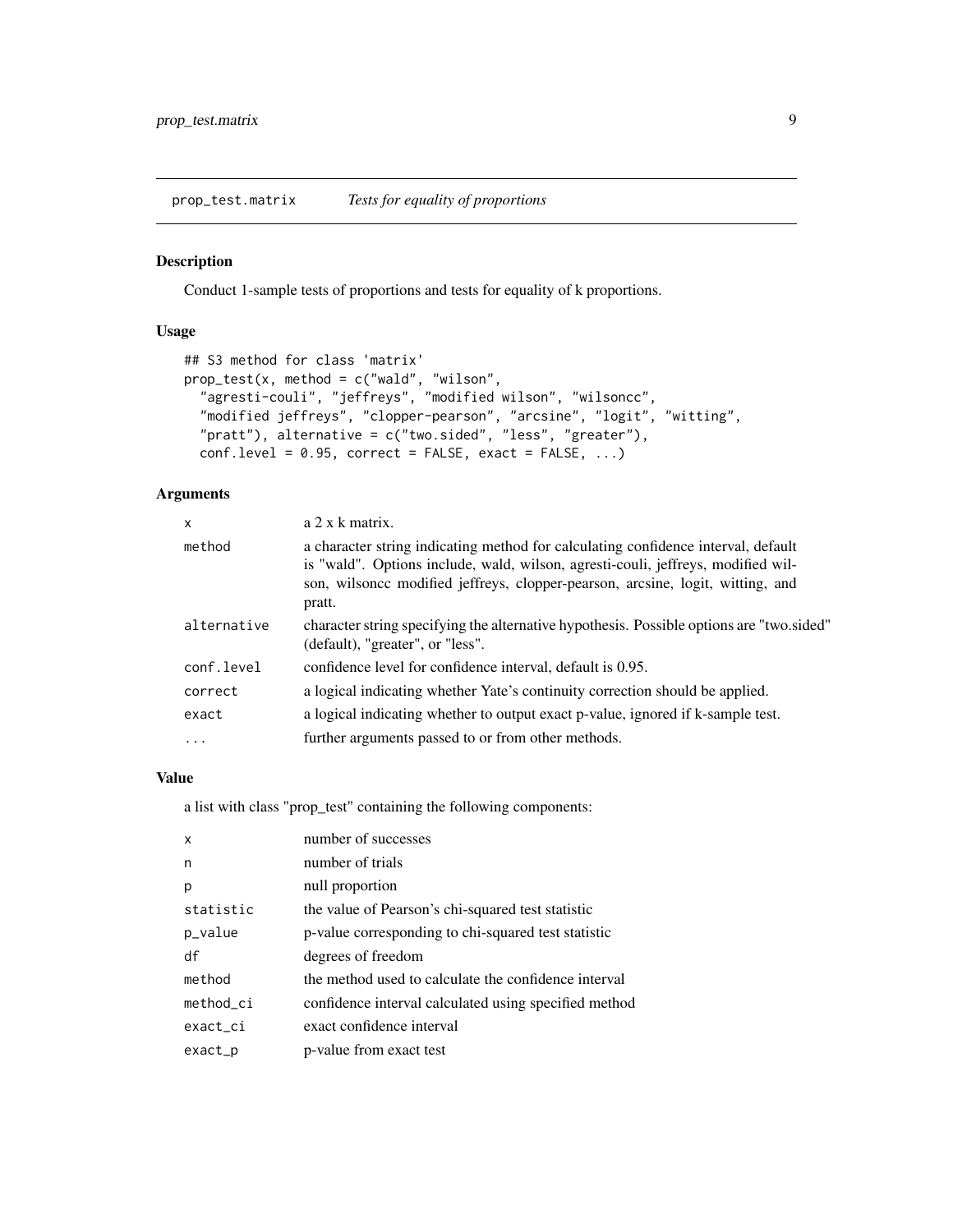$matrix(c(23, 48, 76, 88), nrow = 2, ncol = 2)$  % $\gg$  prop\_test()

prop\_test.numeric *Tests for equality of proportions*

#### Description

Conduct 1-sample tests of proportions and tests for equality of k proportions.

#### Usage

```
## S3 method for class 'numeric'
prop\_test(x, n, p = 0.5, method = c("wald", "wilson","agresti-couli", "jeffreys", "modified wilson", "wilsoncc",
  "modified jeffreys", "clopper-pearson", "arcsine", "logit", "witting",
  "pratt"), alternative = c("two.sided", "less", "greater"),
  conf. level = 0.95, correct = FALSE, exact = FALSE, ...)
```
# Arguments

| $\times$    | a vector of counts.                                                                                                                                                                                                                                               |
|-------------|-------------------------------------------------------------------------------------------------------------------------------------------------------------------------------------------------------------------------------------------------------------------|
| n           | a vector of counts of trials                                                                                                                                                                                                                                      |
| p           | a probability for the null hypothesis when testing a single proportion; ignored if<br>comparing multiple proportions.                                                                                                                                             |
| method      | a character string indicating method for calculating confidence interval, default<br>is "wald". Options include, wald, wilson, agresti-couli, jeffreys, modified wil-<br>son, wilsonce modified jeffreys, clopper-pearson, arcsine, logit, witting, and<br>pratt. |
| alternative | character string specifying the alternative hypothesis. Possible options are "two.sided"<br>(default), "greater", or "less".                                                                                                                                      |
| conf.level  | confidence level for confidence interval, default is 0.95.                                                                                                                                                                                                        |
| correct     | a logical indicating whether Yate's continuity correction should be applied.                                                                                                                                                                                      |
| exact       | a logical indicating whether to output exact p-value, ignored if k-sample test.                                                                                                                                                                                   |
| $\cdots$    | further arguments passed to or from other methods.                                                                                                                                                                                                                |

#### Value

a list with class "prop\_test" containing the following components:

| $\mathsf{x}$ | number of successes                               |
|--------------|---------------------------------------------------|
| n            | number of trials                                  |
| p            | null proportion                                   |
| statistic    | the value of Pearson's chi-squared test statistic |

<span id="page-9-0"></span>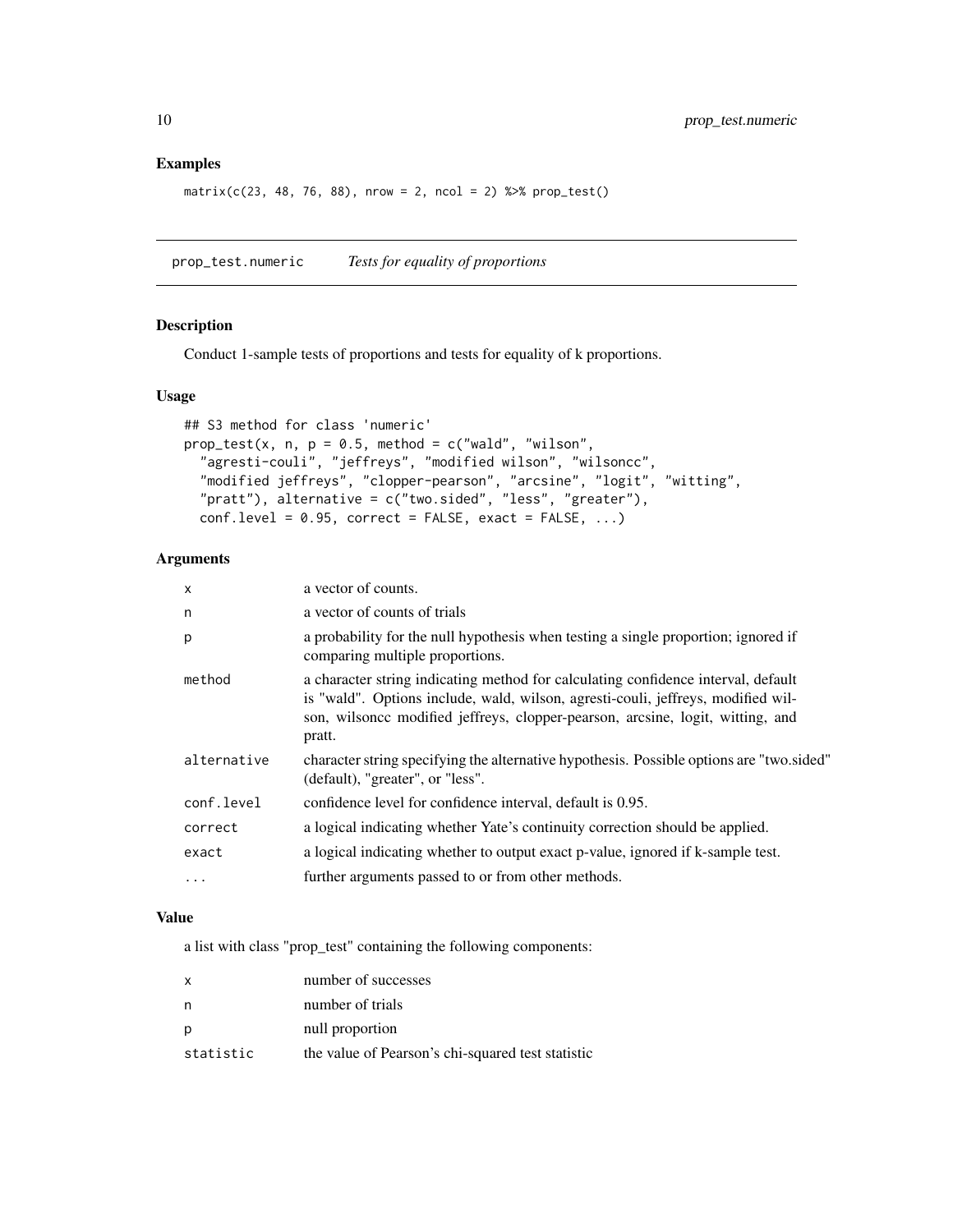<span id="page-10-0"></span>

| p_value   | p-value corresponding to chi-squared test statistic   |
|-----------|-------------------------------------------------------|
| df        | degrees of freedom                                    |
| method    | the method used to calculate the confidence interval  |
| method ci | confidence interval calculated using specified method |
| exact_ci  | exact confidence interval                             |
| exact_p   | p-value from exact test                               |

```
prop\_test(7, 50, method = "wald", p = 0.2)prop\_test(7, 50, method = "wald", p = 0.2, exact = TRUE)
```
prop\_test.table *Tests for equality of proportions*

#### Description

Conduct 1-sample tests of proportions and tests for equality of k proportions.

#### Usage

```
## S3 method for class 'table'
prop_test(x, method = c("wald", "wilson",
  "agresti-couli", "jeffreys", "modified wilson", "wilsoncc",
  "modified jeffreys", "clopper-pearson", "arcsine", "logit", "witting",
  "pratt"), alternative = c("two.sided", "less", "greater"),
  conf. level = 0.95, correct = FALSE, exact = FALSE, ...)
```

| $a$ 2 x k table.                                                                                                                                                                                                                                                  |
|-------------------------------------------------------------------------------------------------------------------------------------------------------------------------------------------------------------------------------------------------------------------|
| a character string indicating method for calculating confidence interval, default<br>is "wald". Options include, wald, wilson, agresti-couli, jeffreys, modified wil-<br>son, wilsonce modified jeffreys, clopper-pearson, arcsine, logit, witting, and<br>pratt. |
| character string specifying the alternative hypothesis. Possible options are "two sided"<br>(default), "greater", or "less".                                                                                                                                      |
| confidence level for confidence interval, default is 0.95.                                                                                                                                                                                                        |
| a logical indicating whether Yate's continuity correction should be applied.                                                                                                                                                                                      |
| a logical indicating whether to output exact p-value, ignored if k-sample test.                                                                                                                                                                                   |
| further arguments passed to or from other methods.                                                                                                                                                                                                                |
|                                                                                                                                                                                                                                                                   |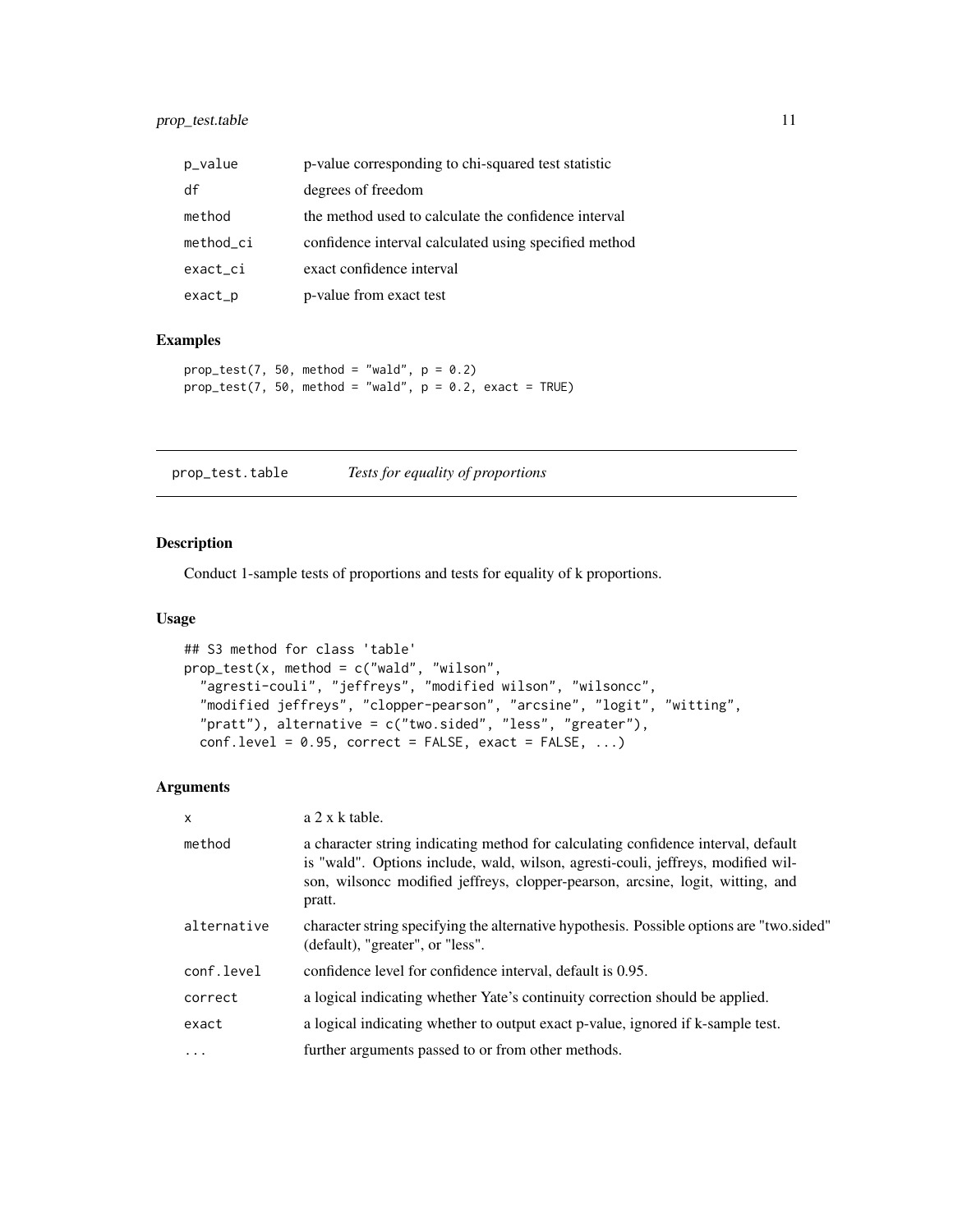<span id="page-11-0"></span>a list with class "prop\_test" containing the following components:

| $\mathsf{x}$ | number of successes                                   |
|--------------|-------------------------------------------------------|
| n            | number of trials                                      |
| p            | null proportion                                       |
| statistic    | the value of Pearson's chi-squared test statistic     |
| p_value      | p-value corresponding to chi-squared test statistic   |
| df           | degrees of freedom                                    |
| method       | the method used to calculate the confidence interval  |
| method ci    | confidence interval calculated using specified method |
| exact_ci     | exact confidence interval                             |
| exact        | p-value from exact test                               |

# Examples

```
vietnam <- data.frame(
     service = c(rep("yes", 2), rep("no", 2), rep("maybe", 2)),
     sleep = rep(c("yes", "no"), 3),count = c(173, 160, 599, 851, 400, 212)
\mathcal{L}xtabs(count ~ service + sleep, data = vietnam) %>% prop_test()
```
riskdiff *Risk difference*

# Description

Calculate risk difference and 95 percent confidence interval using Wald method.

# Usage

riskdiff(df, ...)

| df       | a data frame with binary variables x and y or a 2 x 2 frequency table/matrix. If a<br>table or matrix, x and y must be NULL. Used to select method. |
|----------|-----------------------------------------------------------------------------------------------------------------------------------------------------|
| $\cdots$ | further arguments passed to or from other methods.                                                                                                  |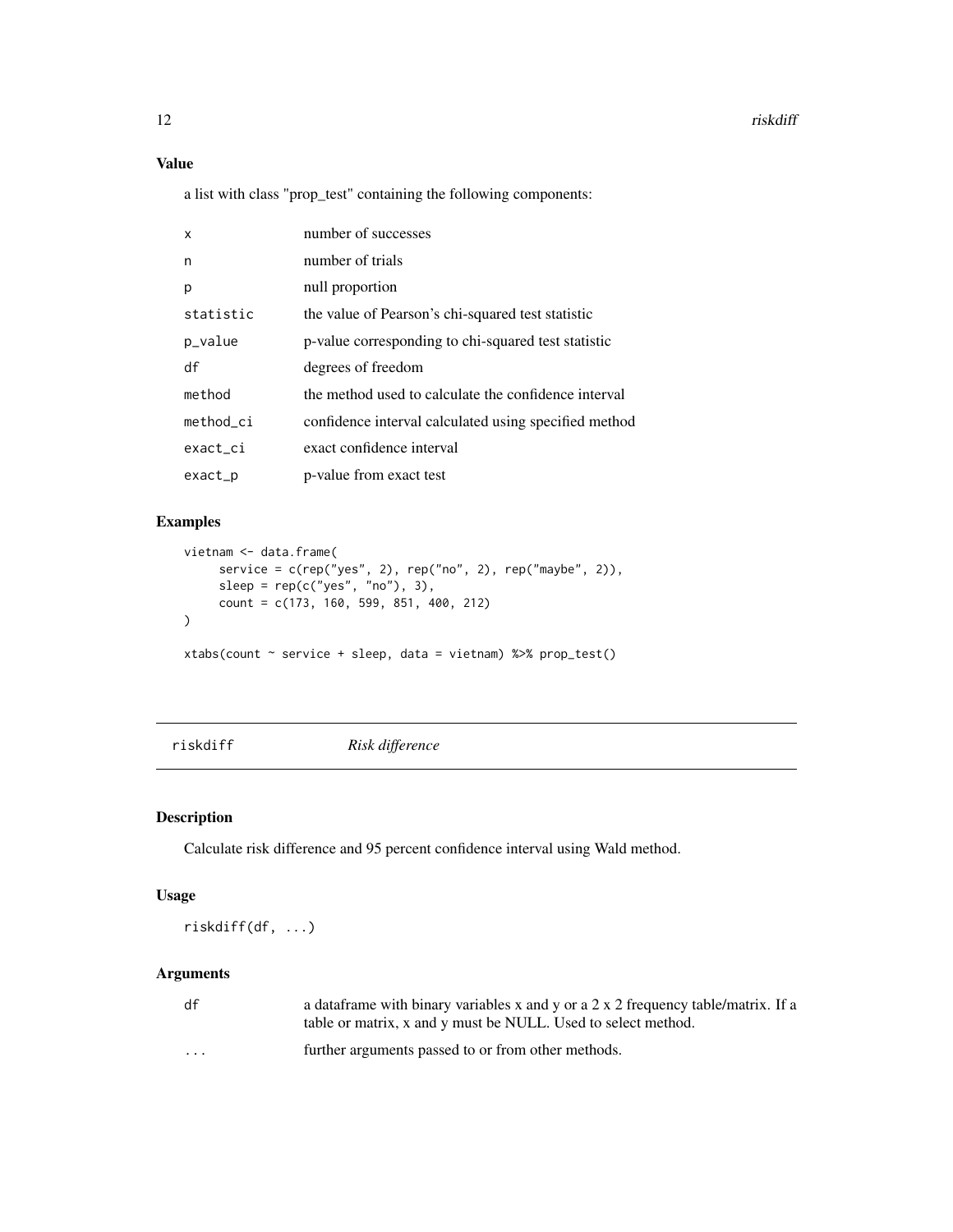<span id="page-12-0"></span>a list with class "rdiff" containing the following components:

| rd             | risk difference                                 |
|----------------|-------------------------------------------------|
| conf.level     | specified confidence level                      |
| ci             | calculated confidence interval                  |
| p1             | proportion one                                  |
| p <sub>2</sub> | proportion two                                  |
| tab            | 2x2 table using for calculating risk difference |

#### Examples

```
trial <- data.frame(
  disease = c(rep("yes", 2), rep("no", 2)),
  treatment = c(rep(c("estrogen", "placebo"), 2)),
  count = c(751, 623, 7755, 7479))
riskdiff(trial, treatment, disease, count, rev = "columns")
```
riskdiff.data.frame *Risk difference*

# Description

Calculate risk difference and 95 percent confidence interval using Wald method.

# Usage

```
## S3 method for class 'data.frame'
riskdiff(df, x = NULL, y = NULL, weight = NULL,
  conf.level = 0.95, rev = c("neither", "rows", "columns", "both"),
  ...)
```

| df           | a data frame with binary variables x and y.                                                 |
|--------------|---------------------------------------------------------------------------------------------|
| $\mathsf{x}$ | binary predictor/exposure, vector.                                                          |
| y            | binary outcome, vector.                                                                     |
| weight       | an optional vector of count weights.                                                        |
| conf.level   | confidence level for confidence interval, default is 0.95.                                  |
| rev          | reverse order of cells. Options are "row", "columns", "both", and "neither" (de-<br>fault). |
| $\ddotsc$    | further arguments passed to or from other methods.                                          |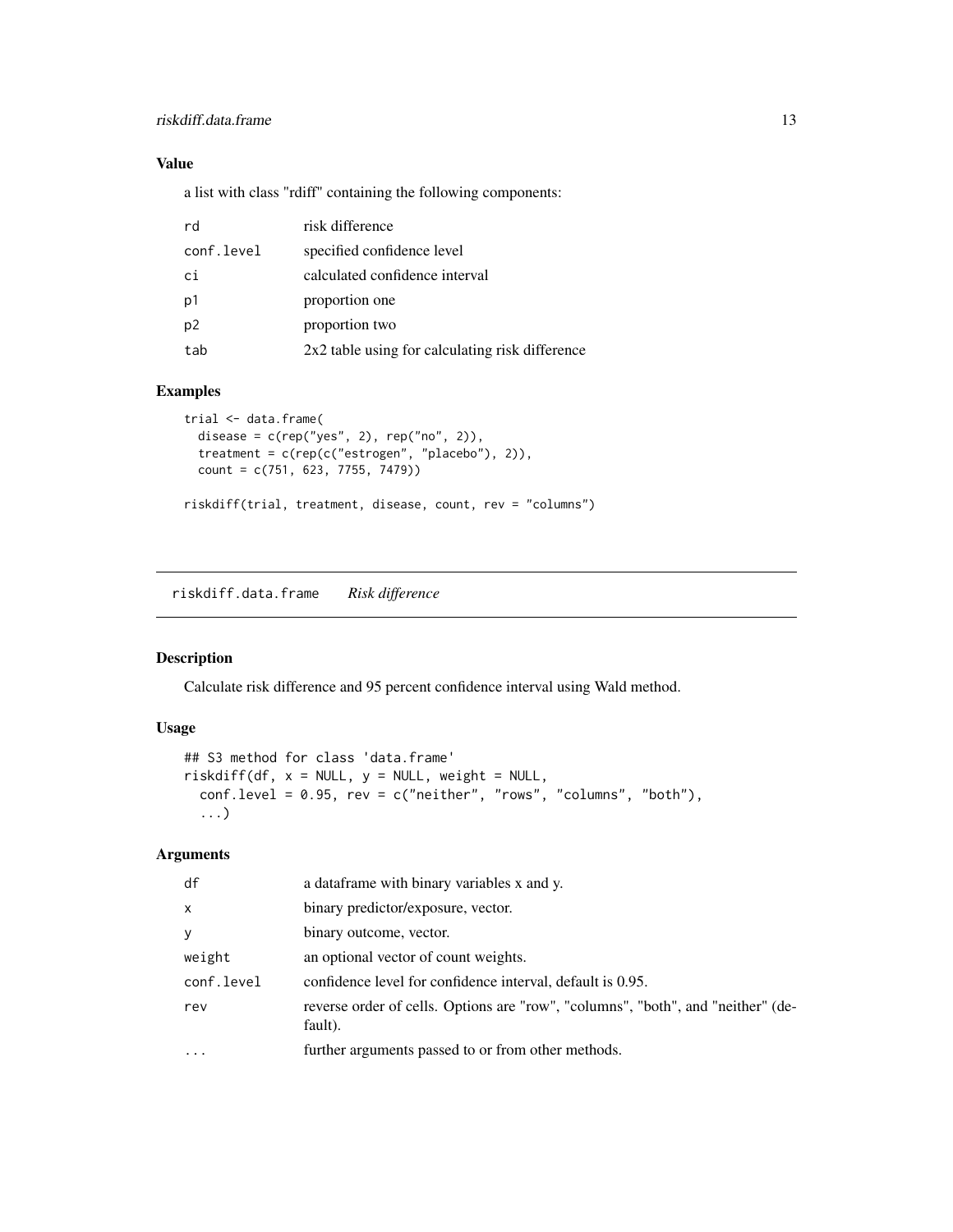a list with class "rdiff" containing the following components:

| rd             | risk difference                                 |
|----------------|-------------------------------------------------|
| conf.level     | specified confidence level                      |
| ci             | calculated confidence interval                  |
| p1             | proportion one                                  |
| p <sub>2</sub> | proportion two                                  |
| tab            | 2x2 table using for calculating risk difference |

# Examples

```
trial <- data.frame(
  disease = c(rep("yes", 2), rep("no", 2)),treatment = c(rep(c("estrogen", "placebo"), 2)),
 count = c(751, 623, 7755, 7479))
riskdiff(trial, treatment, disease, count, rev = "columns")
```
riskdiff.matrix *Risk difference*

# Description

Calculate risk difference and 95 percent confidence interval using Wald method.

#### Usage

```
## S3 method for class 'matrix'
riskdiff(df, conf.level = 0.95, dnn = NULL,
  rev = c("neither", "rows", "columns", "both"), ...)
```

| df         | a 2 x 2 frequency matrix.                                                                   |
|------------|---------------------------------------------------------------------------------------------|
| conf.level | confidence level for confidence interval, default is 0.95.                                  |
| dnn        | optional character vector of dimension names.                                               |
| rev        | reverse order of cells. Options are "row", "columns", "both", and "neither" (de-<br>fault). |
| .          | further arguments passed to or from other methods.                                          |

<span id="page-13-0"></span>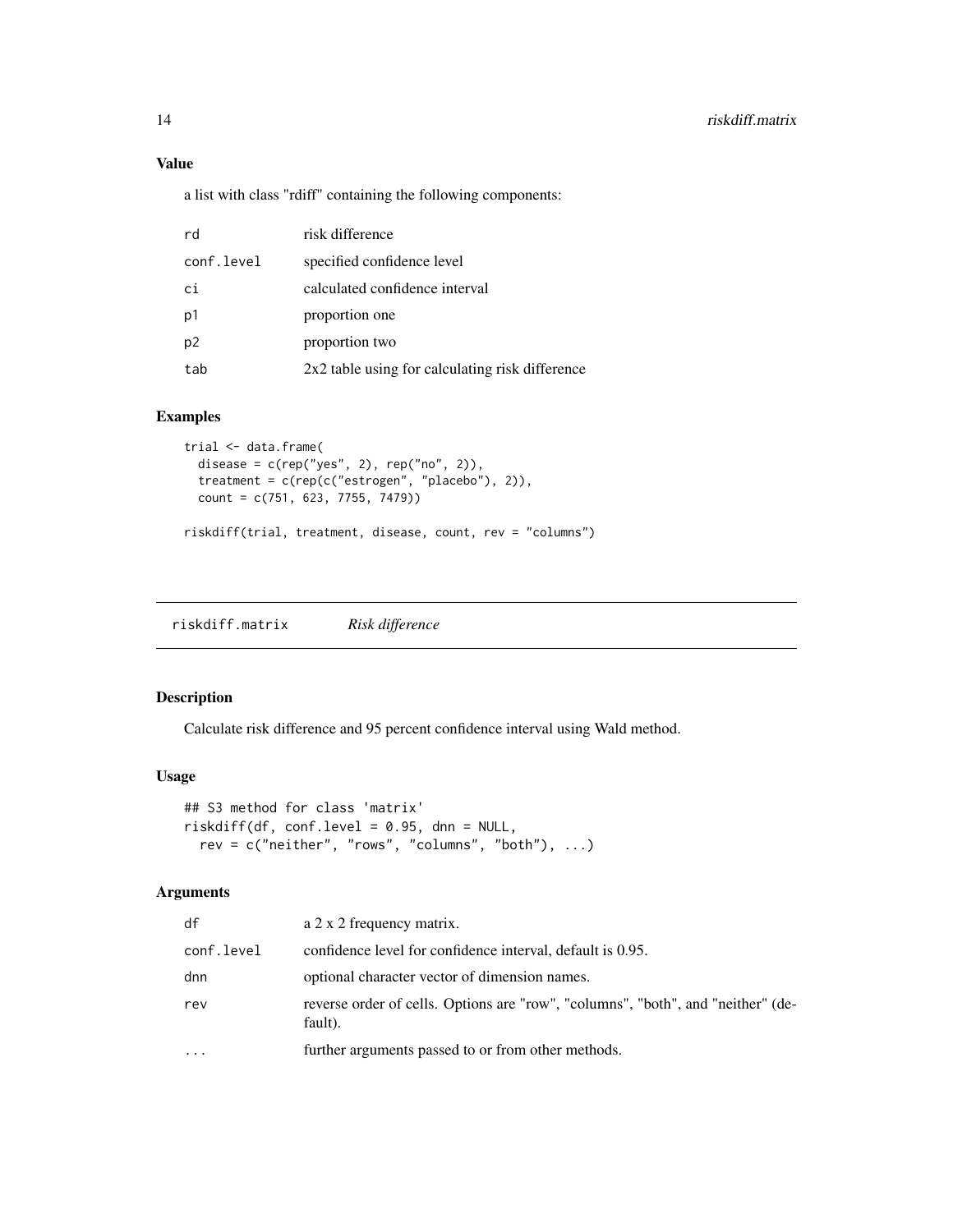#### <span id="page-14-0"></span>riskdiff.table 15

# Value

a list with class "rdiff" containing the following components:

| rd             | risk difference                                 |
|----------------|-------------------------------------------------|
| conf.level     | specified confidence level                      |
| ci             | calculated confidence interval                  |
| p1             | proportion one                                  |
| p <sub>2</sub> | proportion two                                  |
| tab            | 2x2 table using for calculating risk difference |

# Examples

 $matrix(c(12, 45, 69, 15), nrow = 2, ncol = 2)$  %>% riskdiff(dnn = c("New Drug", "Adverse Outcome"))

| riskdiff.table | Risk difference |
|----------------|-----------------|
|----------------|-----------------|

# Description

Calculate risk difference and 95 percent confidence interval using Wald method.

#### Usage

```
## S3 method for class 'table'
riskdiff(df, conf.level = 0.95, rev = c("neither",
  "rows", "columns", "both"), ...)
```
# Arguments

| df                      | a 2 x 2 frequency table.                                                                    |
|-------------------------|---------------------------------------------------------------------------------------------|
| conf.level              | confidence level for confidence interval, default is 0.95.                                  |
| rev                     | reverse order of cells. Options are "row", "columns", "both", and "neither" (de-<br>fault). |
| $\cdot$ $\cdot$ $\cdot$ | further arguments passed to or from other methods.                                          |

#### Value

a list with class "rdiff" containing the following components:

| rd             | risk difference                                 |
|----------------|-------------------------------------------------|
| conf.level     | specified confidence level                      |
| сi             | calculated confidence interval                  |
| p1             | proportion one                                  |
| p <sub>2</sub> | proportion two                                  |
| tab            | 2x2 table using for calculating risk difference |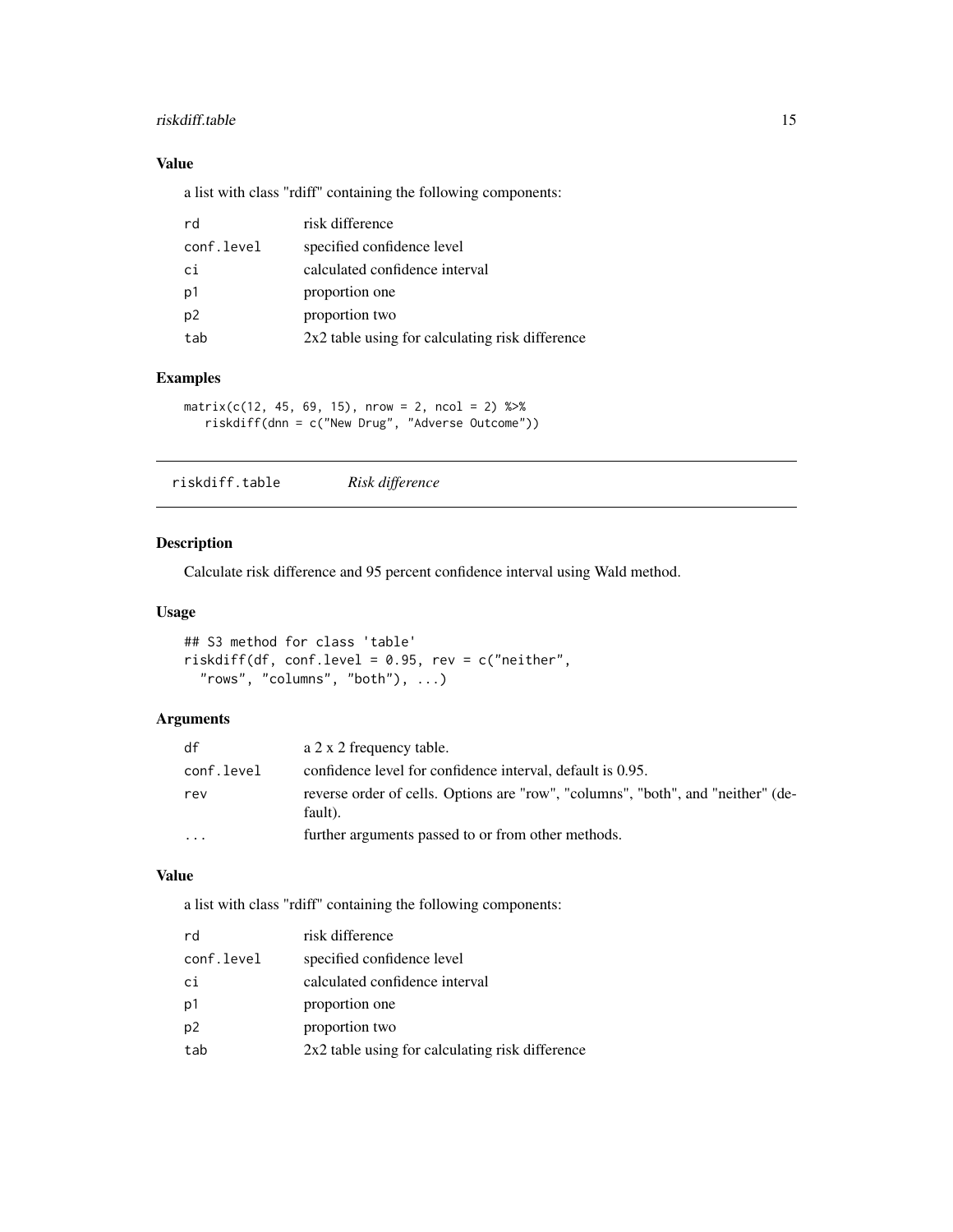```
trial <- data.frame(
  disease = c(rep("yes", 2), rep("no", 2)),
  treatment = c(rep(c("estrogen", "placebo"), 2)),
  count = c(751, 623, 7755, 7479))
xtabs(count ~ treatment + disease, data = trial) %>% riskdiff()
```
#### tavolo *Create 2 x k frequency tables*

# Description

Helper function for creating 2 x k frequency tables.

#### Usage

 $tavolo(df, ...)$ 

# Arguments

| df       | a data frame with binary variable y and categorical variable x or a $2 \times k$ frequency<br>table/matrix. If a table or matrix, x and y must be NULL. Used to select method. |
|----------|--------------------------------------------------------------------------------------------------------------------------------------------------------------------------------|
| $\cdots$ | further arguments passed to or from other methods.                                                                                                                             |

#### Value

tab 2 x k frequency table

# Examples

```
trial <- data.frame(disease = c(rep("yes", 2), rep("no", 2)),
                    treatment = c(rep(c("estrogen", "placebo"), 2)),
                    count = c(751, 623, 7755, 7479))
```
tavolo(trial, treatment, disease, count)

<span id="page-15-0"></span>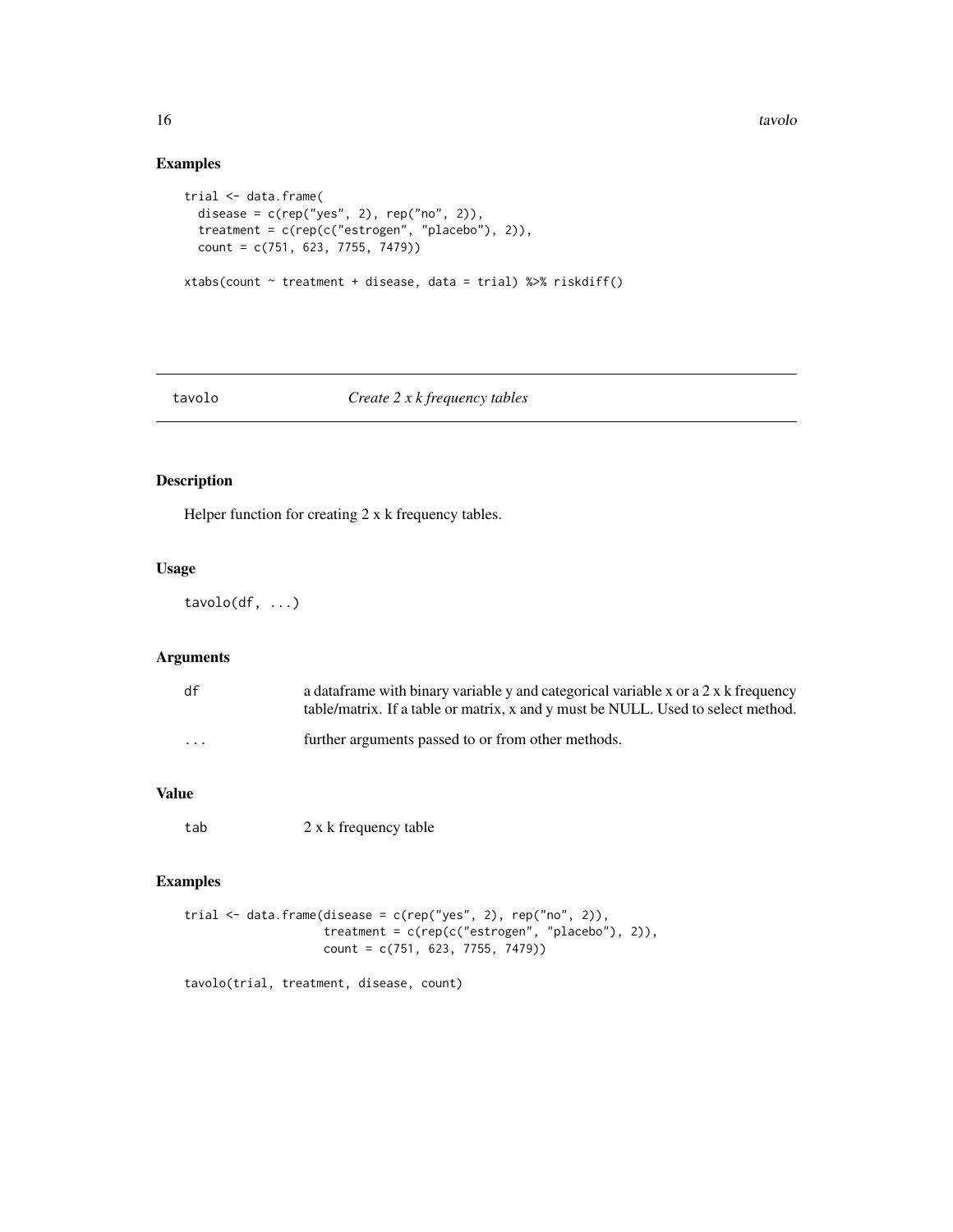<span id="page-16-0"></span>tavolo.data.frame *Create 2 x k frequency tables*

#### Description

Helper function for creating 2 x k frequency tables.

# Usage

```
## S3 method for class 'data.frame'
tavolo(df, x, y, weight = NULL, rev = c("neither","rows", "columns", "both"), ...)
```
#### Arguments

| df           | a dataframe with binary variable y and categorical variable x.                                                                                                  |
|--------------|-----------------------------------------------------------------------------------------------------------------------------------------------------------------|
| $\mathsf{x}$ | categorical predictor/exposure, vector.                                                                                                                         |
| У            | binary outcome, vector.                                                                                                                                         |
| weight       | an optional vector of count weights.                                                                                                                            |
| rev          | character string indicating whether to switch row or column order, possible op-<br>tions are "neither", "rows", "columns", or "both". The default is "neither". |
| $\cdots$     | further arguments passed to or from other methods.                                                                                                              |

#### Value

tab 2 x k frequency table

# Examples

```
trial \leq data.frame(disease = c(rep("yes", 2), rep("no", 2)),
                    treatment = c(rep(c("estrogen", "placebo"), 2)),
                    count = c(751, 623, 7755, 7479))
```
tavolo(trial, treatment, disease, count)

tavolo.matrix *Create 2 x k frequency tables*

# Description

Helper function for creating 2 x k frequency tables.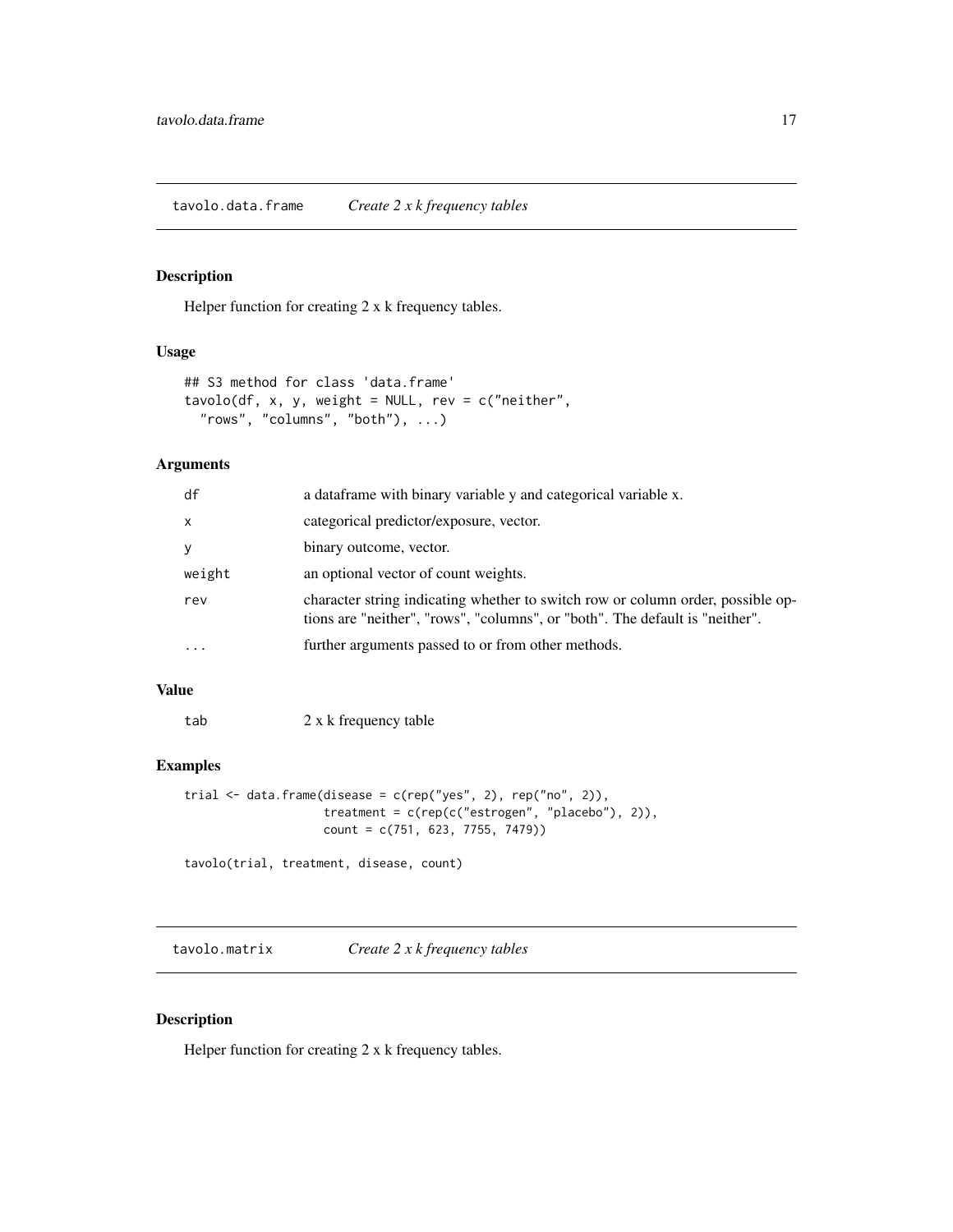# <span id="page-17-0"></span>Usage

```
## S3 method for class 'matrix'
tavolo(df, dnn = NULL, rev = c("neither", "rows",
  "columns", "both"), ...)
```
# Arguments

| df        | a 2 x k frequency matrix.                                                                                                                                       |
|-----------|-----------------------------------------------------------------------------------------------------------------------------------------------------------------|
| dnn       | optional character vector of dimension names.                                                                                                                   |
| rev       | character string indicating whether to switch row or column order, possible op-<br>tions are "neither", "rows", "columns", or "both". The default is "neither". |
| $\ddotsc$ | further arguments passed to or from other methods.                                                                                                              |
|           |                                                                                                                                                                 |

# Value

| 2 x k frequency table |
|-----------------------|

#### Examples

```
tavolo(matrix(c(23, 45, 67, 12), nrow = 2, ncol = 2), rev = "both")
```

| tavolo.table | Create $2 x k frequency$ tables |
|--------------|---------------------------------|
|--------------|---------------------------------|

# Description

Helper function for creating 2 x k frequency tables.

#### Usage

```
## S3 method for class 'table'
tavolo(df, rev = c("neither", "rows", "columns", "both"),
  ...)
```
#### Arguments

| df       | a 2 x k frequency table.                                                                                                                                        |
|----------|-----------------------------------------------------------------------------------------------------------------------------------------------------------------|
| rev      | character string indicating whether to switch row or column order, possible op-<br>tions are "neither", "rows", "columns", or "both". The default is "neither". |
| $\cdots$ | further arguments passed to or from other methods.                                                                                                              |

# Value

tab 2 x k frequency table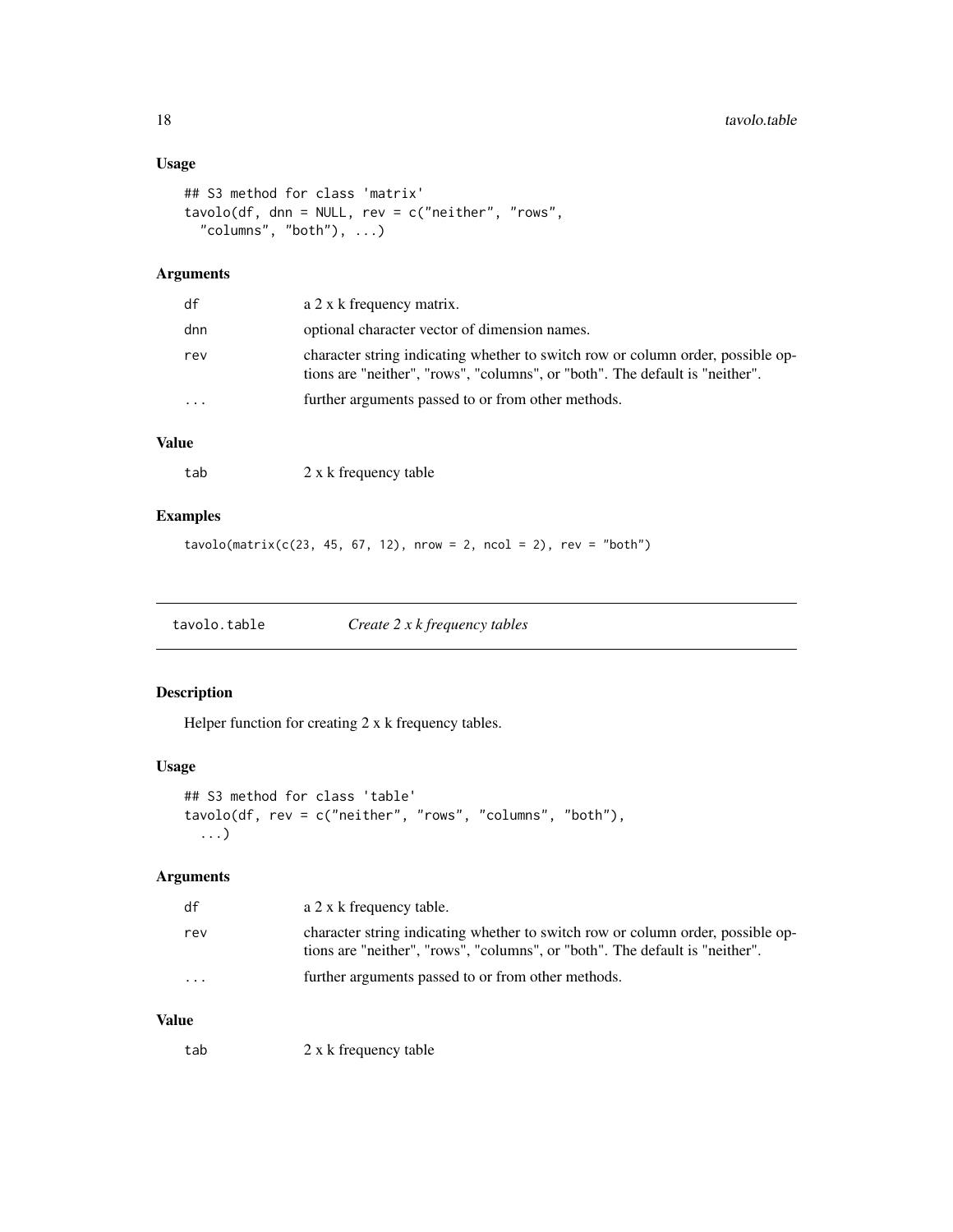# tavolo.table 19

# Examples

```
trial \leq data.frame(disease = c(rep("yes", 3), rep("no", 3)),
                    treatment = rep(c("estrogen", "placebo", "other"), 2),
                   count = c(751, 623, 7755, 7479, 9000, 456))
```
xtabs(count ~ treatment + disease, data = trial) %>% tavolo(rev = "columns")